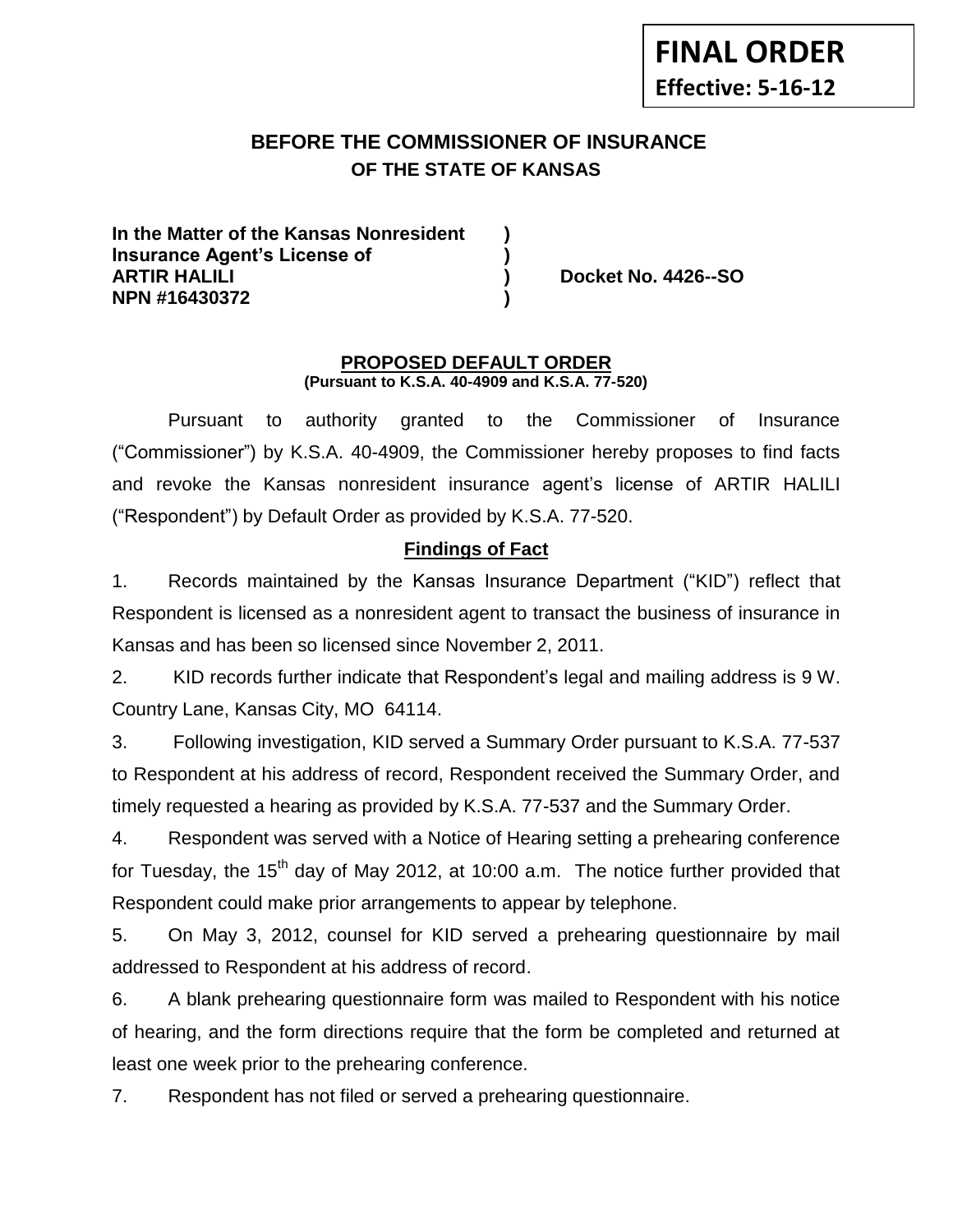8. Respondent does not appear, either in person or by telephone, for the prehearing conference.

9. The Presiding Officer is the Assistant Commissioner of Insurance acting on behalf of the Commissioner of Insurance as the agency head as provided in K.S.A. 77- 547.

### **Applicable Law**

10. If a party fails to participate in a prehearing conference, the presiding officer may serve upon all parties written notice of a proposed default order. K.S.A. 77-520(a). "Within seven (7) days after service of a proposed default order, the party against whom it was issued may file a written motion requesting that the proposed default order be vacated and stating the grounds relied upon." K.S.A. 77-520(b). Unless a written motion is filed within the time allowed, the proposed default order will become effective at the expiration of the time allowed. K.S.A. 77-520(c). The proposed default order is effective upon service if not vacated. K.S.A. 77-520(d).

11. Pursuant to K.S.A. 77-526(a), the Presiding Officer, the Assistant Commissioner of Insurance acting on behalf of the Commissioner of Insurance as the agency head as provided in K.S.A. 77-547, is empowered to render a Final Order.

### **Conclusions of Law**

12. Respondent has been properly served notice of the allegations and proposed action and notice of the Prehearing Conference.

13. The Commissioner has jurisdiction over Respondent as well as the subject matter of this proceeding, and such proceeding is held in the public interest.

14. The Commissioner finds that Respondent has failed to appear for the prehearing conference and a proposed default order may and should be served.

## **IT IS THEREFORE ORDERED BY THE COMMISSIONER OF INSURANCE**

**THAT** the findings of fact and conclusions of law of the Summary Order served upon Respondent on the 23<sup>rd</sup> day of March 2012 are adopted as follows: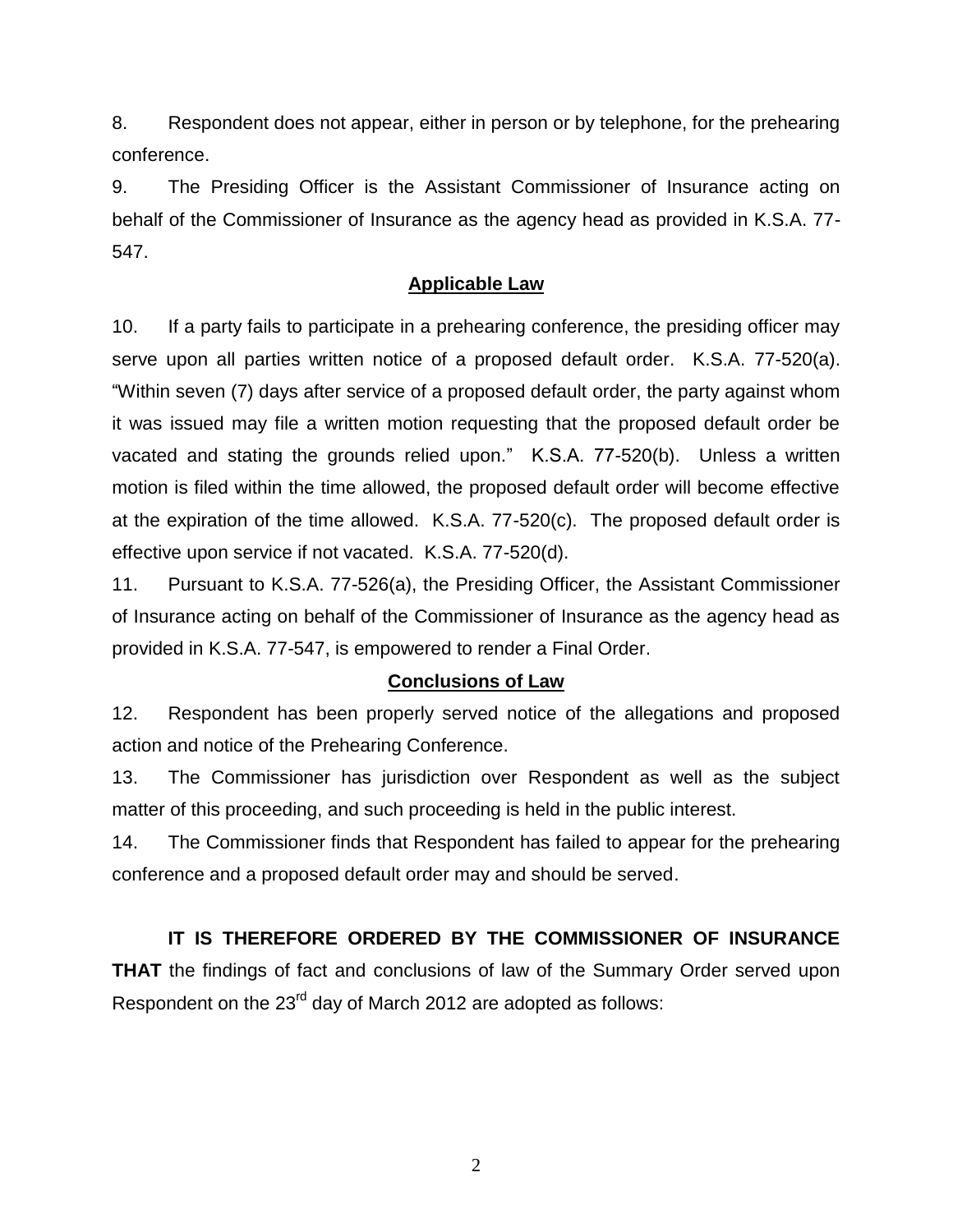# **Findings of Fact**

1) Respondent is licensed as a nonresident agent to transact the business of insurance in Kansas and has been so licensed since November 2, 2011.

2) Respondent's legal and mailing address is 9 W. Country Lane, Kansas City, MO 64114.

3) Respondent's agent appointment with New York Life was terminated for cause after a background check disclosed two criminal convictions.

4) In May 2009, Respondent was found guilty and granted a two-year Suspended Imposition of Sentence ("SIS") for receiving stolen property, a felony, in case number 0816-CR06485-01, Circuit Court of Jackson County, Missouri.

5) In July 2007, Respondent was convicted of misdemeanor theft in Independence, Missouri, Municipal Division case number 0112609.

6) Respondent was discharged from SIS probation in August 2010.

7) On or about November 2, 2011, Respondent submitted his Uniform Application for Individual Producer License ("Application") to KID.

8) Question 1 under Item 37 asks, "Have you ever been convicted of a crime, had a judgment withheld or deferred, or are you currently charged with committing a crime?"

9) Respondent answered, "No."

## **Applicable Law**

10) K.S.A. 2010 Supp. 40-4909(a) provides, in relevant part:

"The commissioner may deny, suspend, revoke or refuse renewal of any license issued under this act if the commissioner finds that the applicant or license holder has: . . .

(1) Provided incorrect, misleading, incomplete or untrue information in the license application. . . .

(3) Obtained or attempted to obtain a license under this act through misrepresentation or fraud. . . .

(6) Been convicted of a misdemeanor or felony. . . .

(8) Used any fraudulent, coercive, or dishonest practice, or demonstrated any incompetence, untrustworthiness or financial irresponsibility in the conduct of business in this state or elsewhere." K.S.A. 2010 Supp. 40- 4909(a).

11) "In addition, the commissioner may suspend, revoke or refuse renewal of any license issued under this act if the commissioner finds that the interests of the insurer or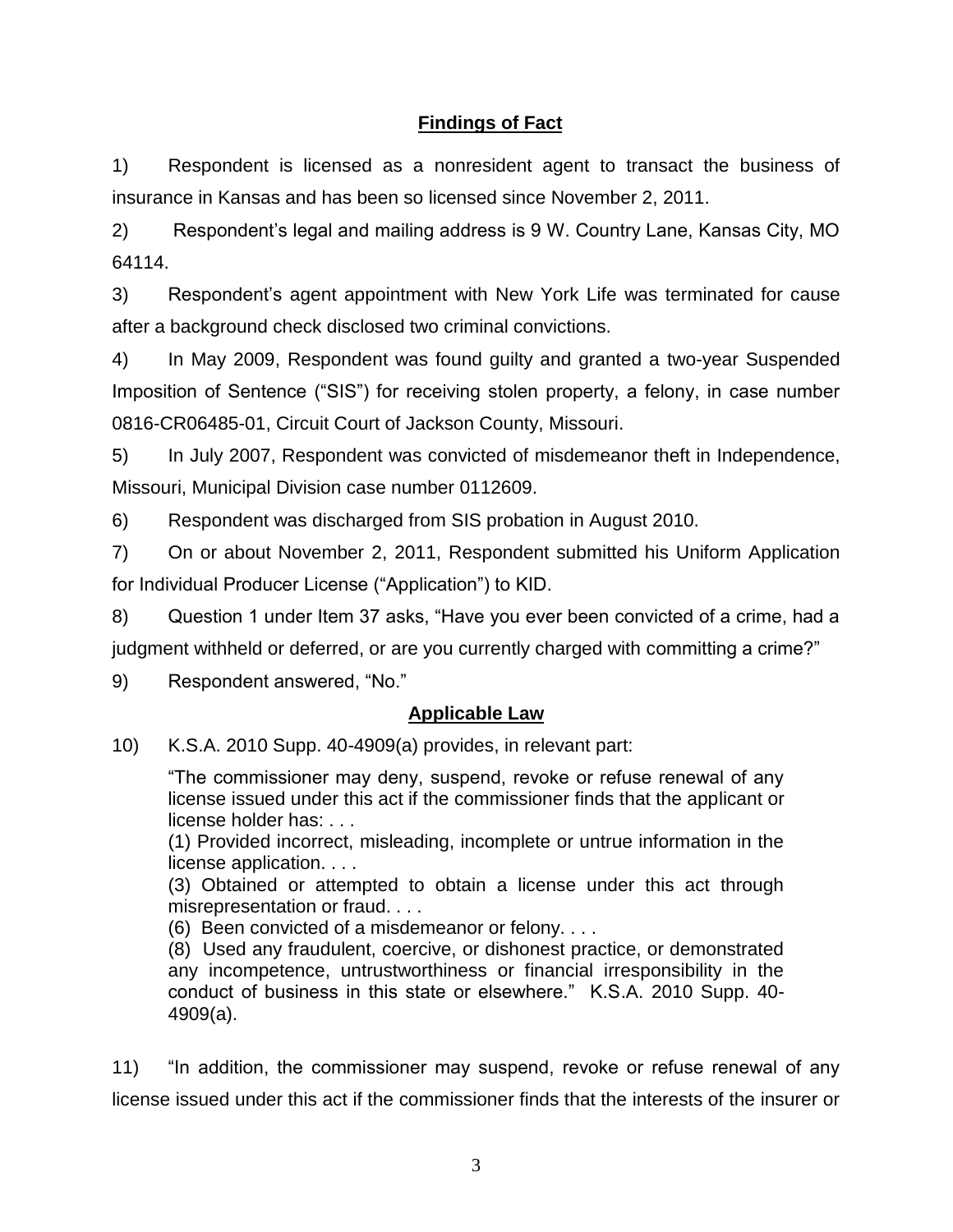the insurable interests of the public are not properly served under such license." K.S.A. 2010 Supp. 40-4909(b).

### **Conclusions of Law**

12) The Commissioner has jurisdiction over Respondent as well as the subject matter of this proceeding, and such proceeding is held in the public interest.

13) The Commissioner finds that Respondent's license may be revoked or suspended pursuant to K.S.A. 40-4909(a)(1) because Respondent falsely stated on his application that he had never been convicted of a crime or had a judgment withheld or deferred.

14) The Commissioner finds that Respondent's license may be revoked or suspended pursuant to K.S.A. 40-4909(a)(6) because Respondent has been convicted of misdemeanor theft and found guilty of the felony of receiving stolen property.

15) Consequently, the Commissioner also finds that Respondent's license may be revoked or suspended pursuant to K.S.A. 40-4909(a)(3) because Respondent obtained his license through misrepresentation or fraud.

16) Based on the foregoing findings, the Commissioner concludes that sufficient grounds exist for the revocation of Respondent's insurance agent's license pursuant to K.S.A. 40-4909(a).

17) In addition, the Commissioner concludes that Respondent's insurance agent's license may be revoked pursuant to K.S.A. 40-4909(b) because it is not serving the interests of the insurer or the insurable interests of the public.

#### **Policy to be Served**

18) Before issuing an insurance agent license, the Commissioner must determine that the applicant is qualified and has not committed any act that would be grounds for denial, suspension, or revocation. K.S.A. 40-4905(b). Further, the Commissioner may revoke any license issued under the Insurance Agents Licensing Act if the Commissioner finds that the interests of the insurer or the insurable interests of the public are not properly served under the license. K.S.A. 49-4909(b). The following action is necessary and appropriate to promote the security and integrity of the insurance business and protect insurance consumers by licensing, or continuing to

4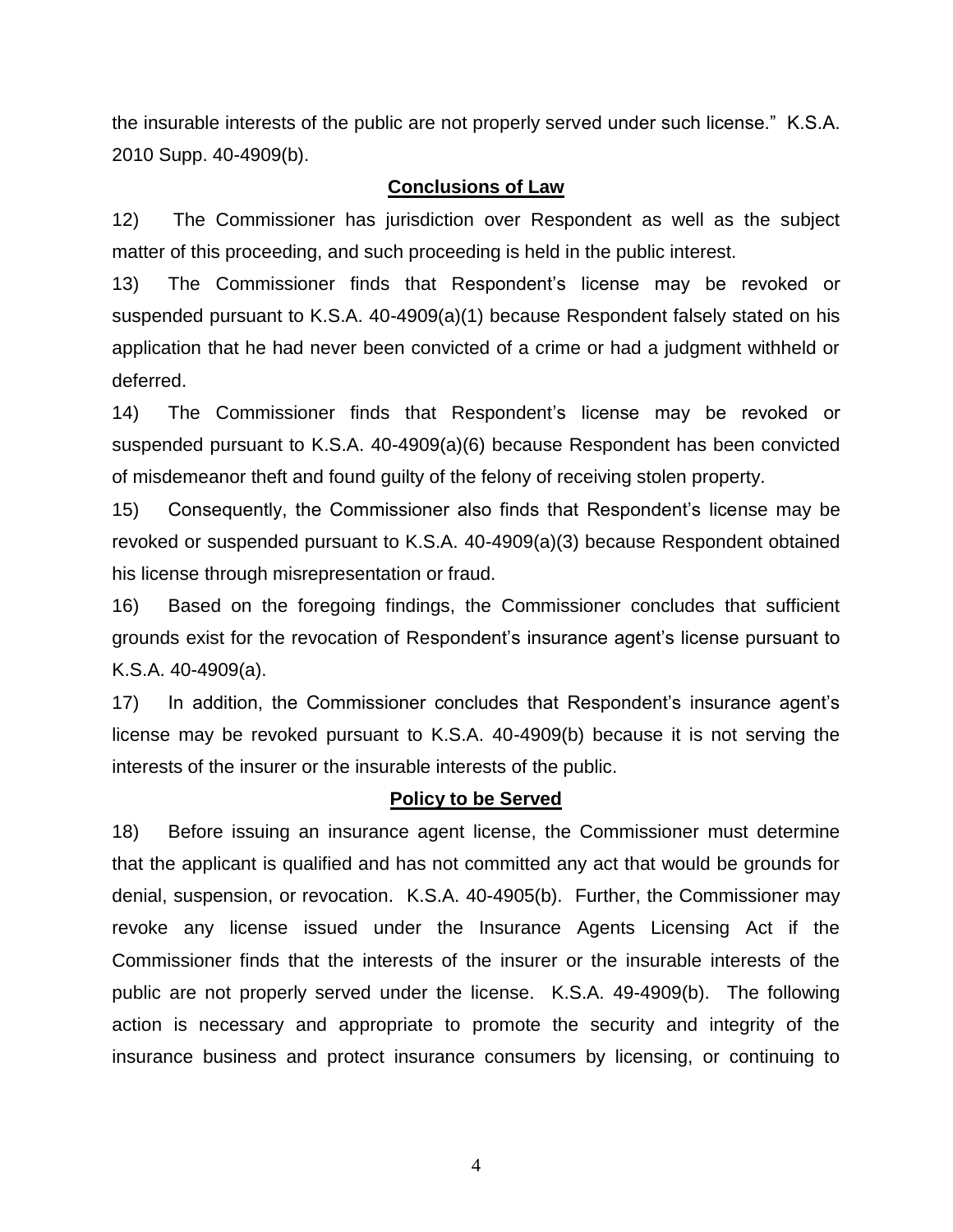license, persons or entities to sell, solicit, or negotiate insurance in the State of Kansas only if their conduct indicates they are both qualified and trustworthy.

**IT IS THEREFORE ORDERED BY THE COMMISSIONER OF INSURANCE THAT** the Kansas nonresident insurance agent's license of **ARTIR HALILI** is hereby **REVOKED**, and on and after the effective date of this order, **ARTIR HALILI** shall not engage in the sale, solicitation, or negotiation of insurance, do any act toward the sale, solicitation, or negotiation of insurance, and/or receive compensation deriving from the sale, solicitation, or negotiation of insurance conducted on and after the effective date of this order in Kansas or with respect to Kansas risks.

It is further ordered, pursuant to K.S.A. 77-415(b)(2)(A), that this order is designated by KID as precedent.

**IT IS SO ORDERED THIS \_\_16th\_\_ DAY OF MAY 2012, IN THE CITY OF TOPEKA, COUNTY OF SHAWNEE, STATE OF KANSAS.**



\_/s/ Robert Tomlinson\_\_\_\_\_\_\_\_\_\_\_\_\_\_ Robert M. Tomlinson Asst. Commissioner of Insurance Presiding Officer